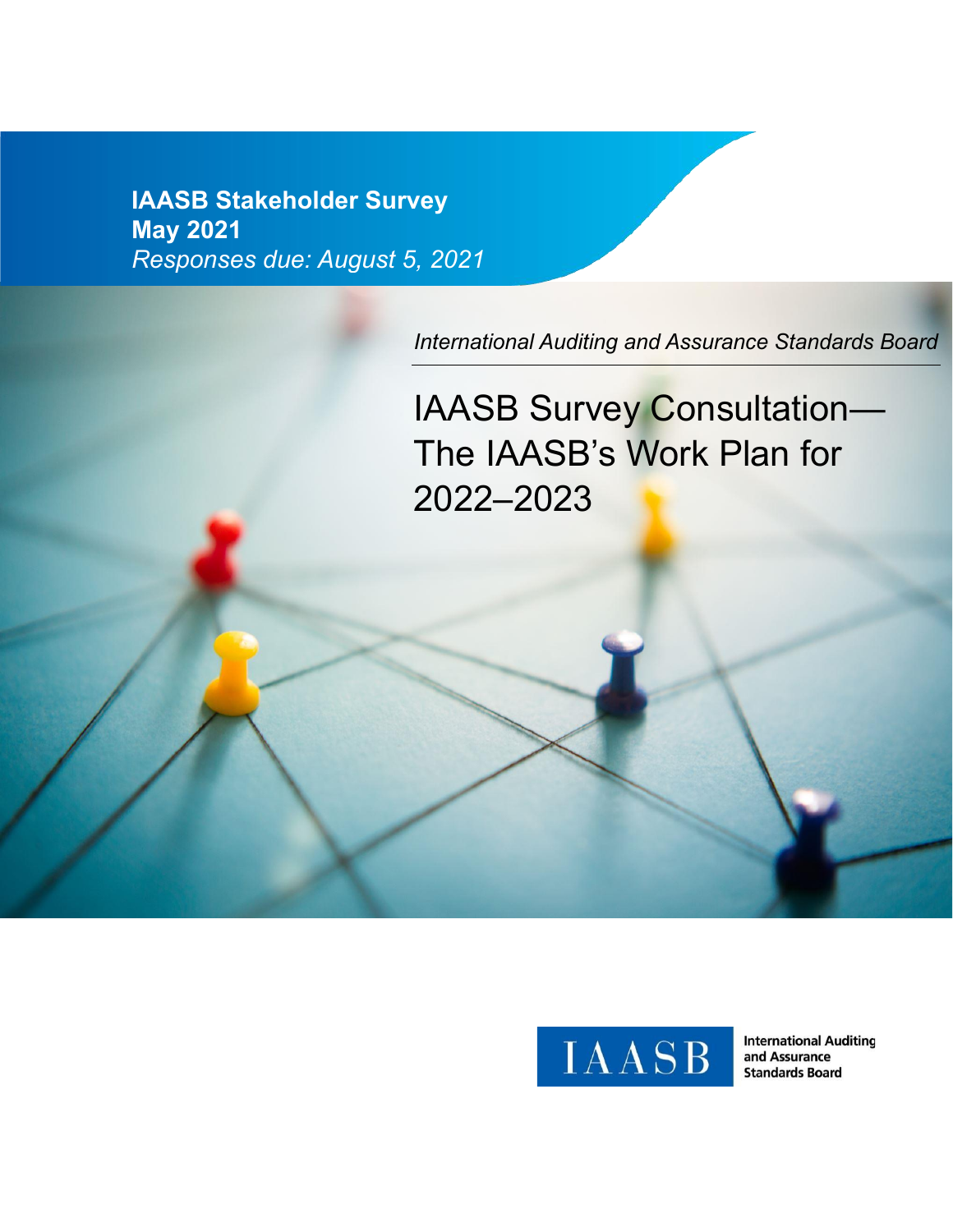## **About the IAASB**

The objective of the IAASB is to serve the public interest by setting high-quality auditing, assurance, and other related standards and by facilitating the convergence of international and national auditing and assurance standards, thereby enhancing the quality and consistency of practice throughout the world and strengthening public confidence in the global auditing and assurance profession.

The IAASB develops auditing and assurance standards and guidance for use by all professional accountants under a shared standard-setting process involving the Public Interest Oversight Board, which oversees the activities of the IAASB, and the IAASB Consultative Advisory Group, which provides public interest input into the development of the standards and guidance. The structures and processes that support the operations of the IAASB are facilitated by the International Federation of Accountants (IFAC).

For copyright, trademark, and permissions information, please see below.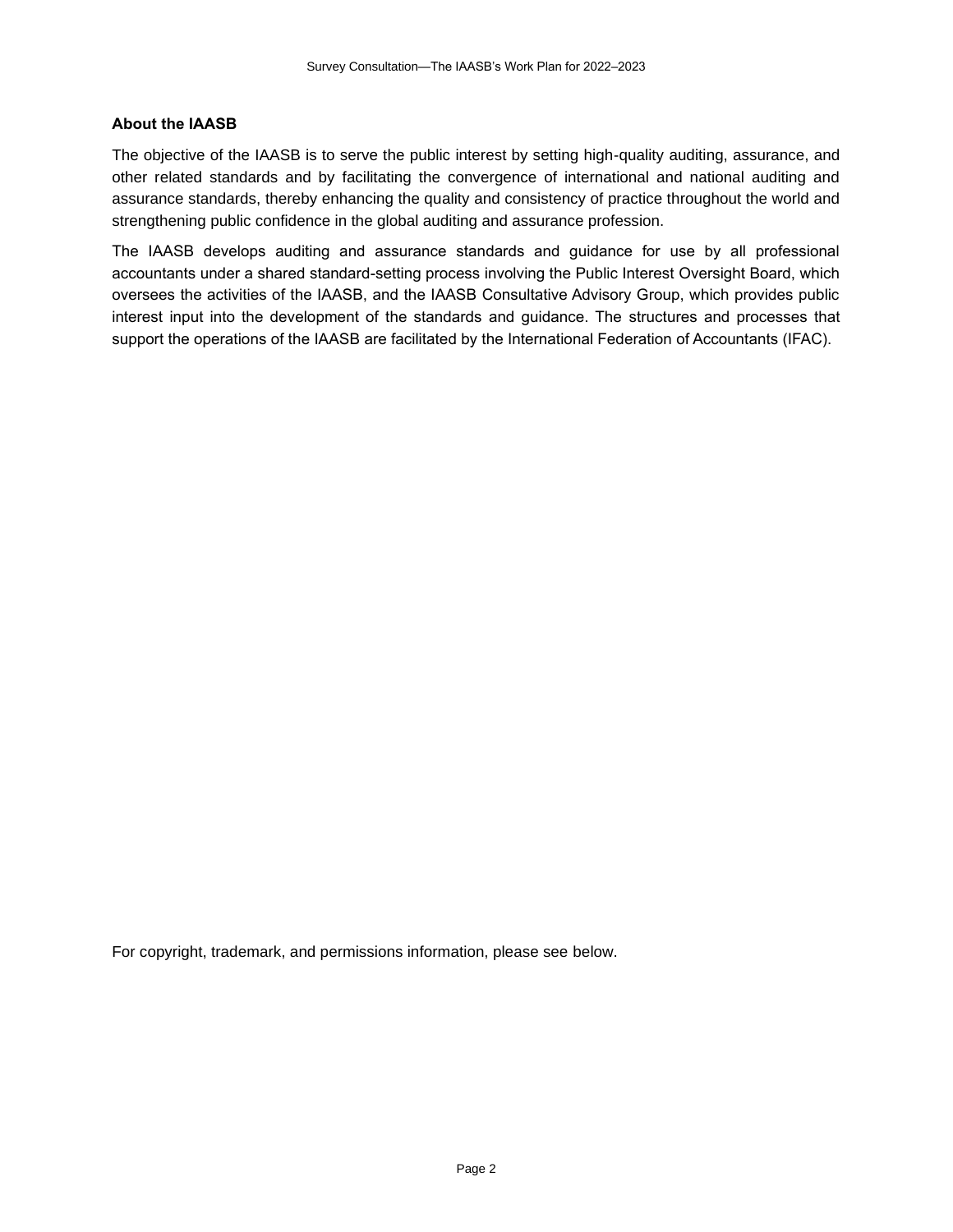# **NOTE**

This version of the survey (in Word) is being provided to assist organizations that may need to consult internally or to help facilitate any outreach activities that respondents may wish to undertake in preparing their response to the IAASB Survey.

**Survey responses will only be accepted via the online tool at the following link: [https://survey.alchemer.com/s3/6289516/IAASB-Work-Plan-Survey.](https://survey.alchemer.com/s3/6289516/IAASB-Work-Plan-Survey)** 

We encourage stakeholders to further distribute the link to the online survey to their members or constituents within their jurisdictions.

# **Background**

Due process requires us to consult on the development of the IAASB Work Plan. The [IAASB's Due Process](https://www.iaasb.org/system/files/uploads/PIAC-Due_Process_and_Working_Procedures.pdf)  [and Working Procedures](https://www.iaasb.org/system/files/uploads/PIAC-Due_Process_and_Working_Procedures.pdf) outline the process to be followed to develop the strategies and work plans.

In developing our Strategy for 2020–2023 (the Strategy) and Work Plan for 2020–2021 (current Work Plan), we undertook extensive public consultation, including an initial survey in May 2018, to improve our understanding of stakeholder needs. Respondents to the public consultation agreed with our focus for the 2020–2023 strategy period, including the three strategic objectives to guide our work as well as the individual topics identified for our current Work Plan.

Our strategic objectives direct the activities we commit to in pursuit of our goals. Our work plans set out the specific actions we will undertake. During this strategy period, we have continued to monitor internal and external developments, and evaluated how these developments impact our approach to delivery of our current Work Plan. As we continue to interact with our stakeholders there has been ongoing support for our current work, albeit with a continued call for more urgency and for us to progress our standard-setting activities in a timely manner.

Our strategic objectives continue to remain relevant, but we have adapted our [current Work Plan](https://www.iaasb.org/publications/revised-detailed-work-plan-table-2020-2021) as needed, with changes made with the public interest in mind. Because of the reduced Board plenary time and increased burdens on those impacted by our standards resulting from the COVID-19 pandemic, we have adjusted some of the project timelines.

Our focus is on the completion of the current set of projects that respond to public interest needs. In moving to our Work Plan for 2022–2023, we believe that, absent a significant change in the external environment or a strong stakeholder view otherwise, the Board's current projects and initiatives should continue, albeit that some may have been re-prioritized. Representatives of our [Consultative Advisory Group](https://www.iaasb.org/consultative-advisory-group) expressed support for this approach at their March 2021 meeting.

# **Objective of this Survey Consultation**

The objective of this consultation is to obtain stakeholder views on the topics that will be included in the **Work Plan for 2022‒2023** as well as on possible new topics we will start as capacity opens up (see **Section II** of this consultation).

Feedback to this consultation will assist the Board in evaluating its priorities and allocating its resources in the best way possible, given the volunteer nature of the Board and capacity considerations.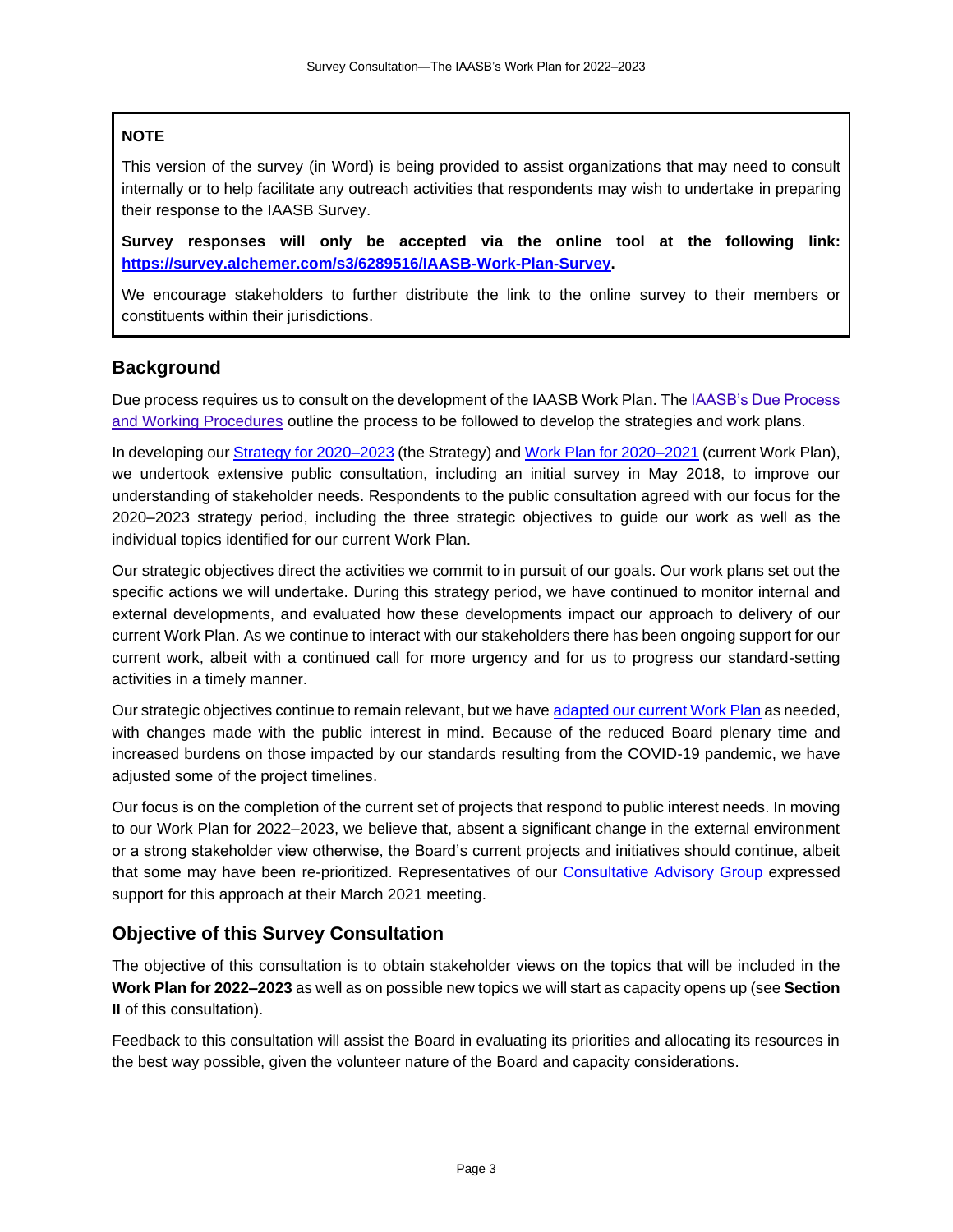# **Section I – Respondent Information**

# **Question 1**

We would like to know to which stakeholder group you belong, i.e., from which perspective are you providing feedback?

- Monitoring Group member
- Investor, analyst or a user of financial or other reporting
- Those Charged with Governance
- Preparer of financial or other reporting
- Regulator or oversight authority
- National Standard Setter
- Accounting firm
- Public sector organization
- Professional Accountancy Organization or other professional organization
- Academic
- Individual

## **Question 2**

Please provide the following information about your organization (if applicable) and other contact information:

- Your organization's name (or leave blank if you are completing the survey in your personal capacity) IFAC Small and Medium Practice Advisory Group
- Your name and job title/role Kristy Illuzzi, Principal, SME/SMP and Research at IFAC
- Your email address **Kristyilluzzi@ifac.org**

#### **Question 3**

Please indicate the geographical profile which best represents your situation, i.e., from which geographical perspective are you providing feedback?

#### • Global

- Asia Pacific
- **Europe**
- Middle East and Africa
- North America
- South America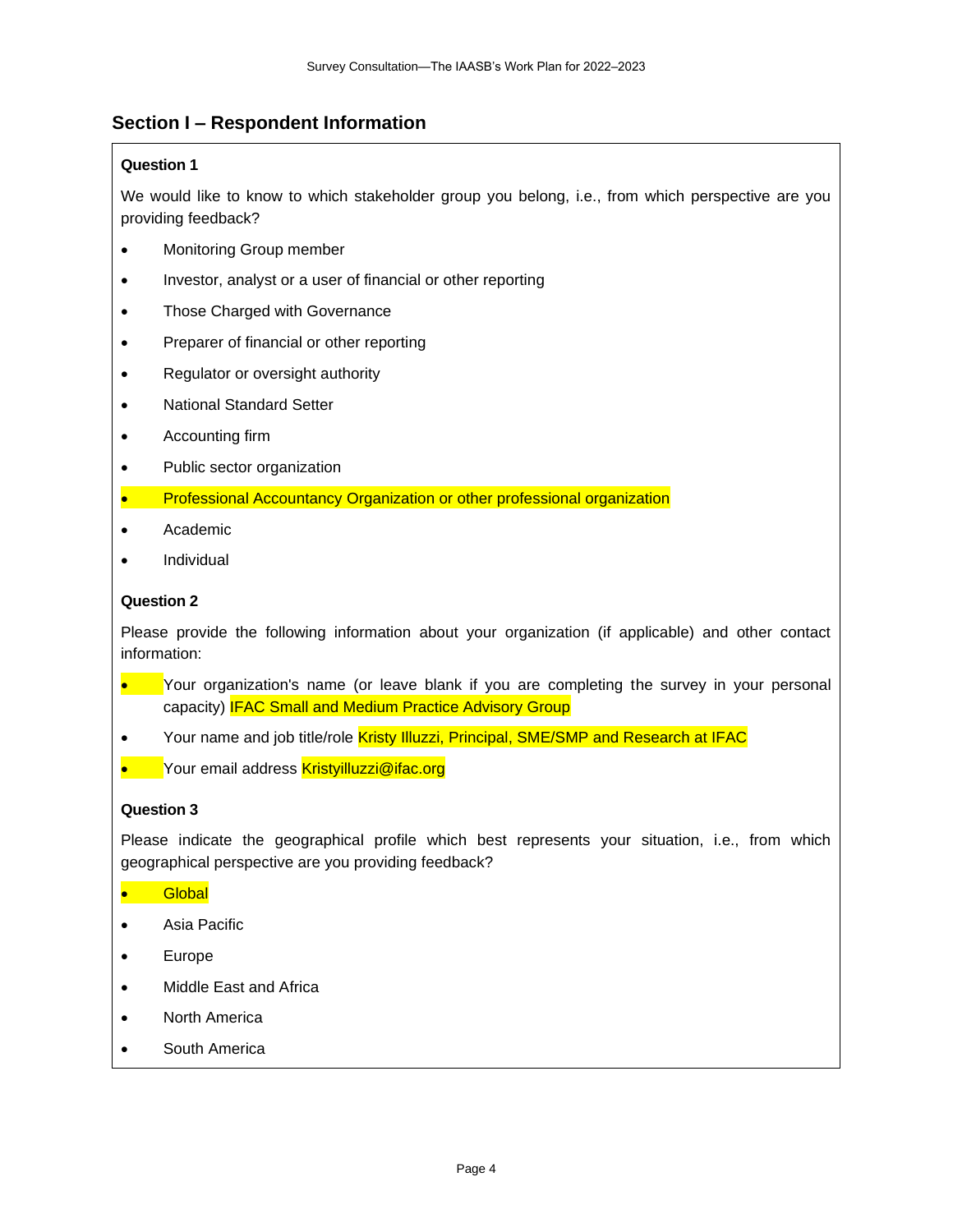# **Section II – Work Plan for 2022‒2023**

## **Strategic Objectives**

Our Strategy includes the following three strategic objectives:

- **(i) Increase the Emphasis on Emerging Issues to Ensure that Our International Standards Provide a Foundation for High-Quality Audit, Assurance and Related Services Engagements**
- **(ii) Innovate Our Ways of Working to Strengthen and Broaden Our Agility, Capabilities, and Capacity to Do the Right Work at the Right Time**
- **(iii) Maintain and Deepen Our Relationships with Our Stakeholders to Achieve Globally Relevant, Progressive and Operable Standards**

These strategic objectives drive our decisions about what to include in our work plans, including our Work Plan for 2022–2023. Decisions made about any new topics to pursue for 2022 – 2023 will be consistent with these strategic objectives.

# **Context for the Work Plan for 2022‒2023**

During 2020 and 2021, in addition to completing our Quality Management projects, we have commenced work on a number of significant projects as set out in the [Detailed Work Plan Table.](https://www.iaasb.org/publications/revised-detailed-work-plan-table-2020-2021) This current Detailed Work Plan Table reflects recent adaptations in timetables.

Among other activities and projects in 2021, we plan to complete our revision of ISA 600<sup>1</sup> (i.e., group audits) in December 2021. Given the significance of this project, activities around the implementation of the revised standard will continue into 2022.

In considering our Work Plan for 2022–2023, the standard-setting projects and initiatives currently underway at the start of 2022 must, in our view, first be completed before commencing new work: 2

| Project <sup>3</sup>                                                                                                                                                                                                    | <b>Targeted Timeline</b>                                                                                                                                                                                                                                                                                                  |
|-------------------------------------------------------------------------------------------------------------------------------------------------------------------------------------------------------------------------|---------------------------------------------------------------------------------------------------------------------------------------------------------------------------------------------------------------------------------------------------------------------------------------------------------------------------|
| <b>Audits of Less Complex Entities -</b><br><b>Addressing Complexity,</b><br>Understandability, Scalability and<br>Proportionality through Developing a<br><b>Separate Standard and Other Related</b><br><b>Actions</b> | Development of a Separate Standard<br>$\bullet$<br>Finalization of standard: December 2022.<br>$\circ$<br>Complexity, Understandability, Scalability and<br>$\bullet$<br><b>Proportionality Workstream</b><br>drafting<br>Development of<br>principles<br>and<br>$\circ$<br>guidelines for the ISAs more broadly in 2021: |

<sup>1</sup> International Standard on Auditing (ISA) 600, *Special Considerations—Audits of Group Financial Statements (Including the Work of Component Auditors)*

 $2^2$  The targeted projects in the table do not take account of any changes that may result from the implementation of the Monitoring Group reforms, which are scheduled to begin in the 2022–2023 period. These changes will affect Board members (and their capacity) and Staff (and its capacity).

<sup>&</sup>lt;sup>3</sup> These projects are described in more detail on ou[r project pages](http://www.iaasb.org/consultations-projects/work-plan).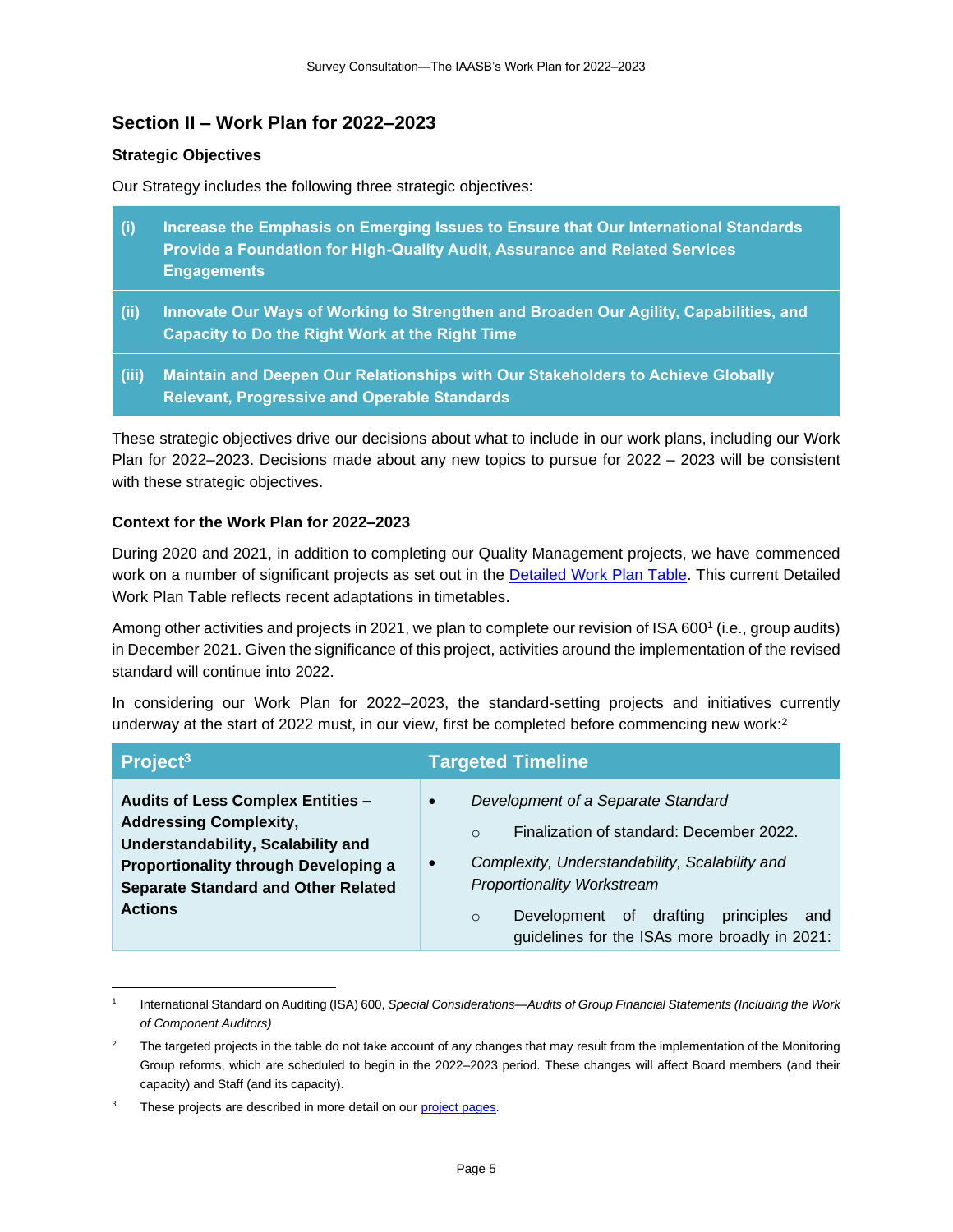| Project <sup>3</sup>                                                                                                                                                                                                    | <b>Targeted Timeline</b>                                                            |
|-------------------------------------------------------------------------------------------------------------------------------------------------------------------------------------------------------------------------|-------------------------------------------------------------------------------------|
|                                                                                                                                                                                                                         | further activities in relation to this still to be<br>determined.                   |
| Audit Evidence (Revision of ISA 500) <sup>4</sup>                                                                                                                                                                       | Exposure draft (ED): September 2022.<br>Finalization of standard: Second half 2023. |
| Fraud <sup>5</sup> (Revision of ISA 240) <sup>6</sup>                                                                                                                                                                   | ED: March 2023.<br>Finalization of standard: Second half 2024.                      |
| Going Concern <sup>5</sup> (Revisions of ISA 570<br>$(Revised))^7$                                                                                                                                                      | ED: March 2023<br>Completion of project: First half 2024.                           |
| <b>Implications for IAASB Standards of</b><br><b>International Ethics Standards Board</b><br>for Accountants' (IESBA) Project,<br><b>Definitions of Listed Entity and Public</b><br><i>Interest Entity</i> <sup>5</sup> | Any standard-setting activities, as necessary, will likely<br>continue into 2022.   |

The estimated targeted timing above assumes a 'normal' progression for a project but may change as each of the projects progresses. It also takes into account that we will return to an in-person format for Board meetings and Task Force meetings in Q1 2022, which is also subject to change as the pandemic continues (e.g., the implications for international travel and the in-person convening of groups).

In addition to our standard-setting projects, there are several ongoing workstreams that will require Board plenary time during 2022 and 2023, for example in relation to:

- Technology, including our focused efforts on disruptive technologies;<sup>8</sup>
- Professional Skepticism;<sup>9</sup>
- Coordination with IESBA and the work that they undertake in 2022 and 2023; and
- Development of future strategy and work plans.

Our staff regularly undertakes detailed planning activities in relation to the Board's work so that the progression of projects can be regularly updated and planning for new projects can be commenced before capacity opens. Based on the table above, we will likely have four to five substantial standard-setting projects being progressed in 2022 and 2023. To progress and complete these projects, as well as

<sup>4</sup> ISA 500, *Audit Evidence*

<sup>&</sup>lt;sup>5</sup> These projects are still in the information gathering stage, and the nature and extent of changes to be made, and other activities (if necessary), still have to be determined by the Board. Depending on the agreed project activities, the targeted timing for these projects may significantly change.

<sup>6</sup> ISA 240, *The Auditor's Responsibilities Relating to Fraud in an Audit of Financial Statements*

<sup>7</sup> ISA 570 (Revised), *Going Concern*

<sup>&</sup>lt;sup>8</sup> This project is described in more detail on ou[r project page.](http://www.iaasb.org/consultations-projects/work-plan)

<sup>&</sup>lt;sup>9</sup> This project is described in more detail on our [project page.](http://www.iaasb.org/consultations-projects/work-plan)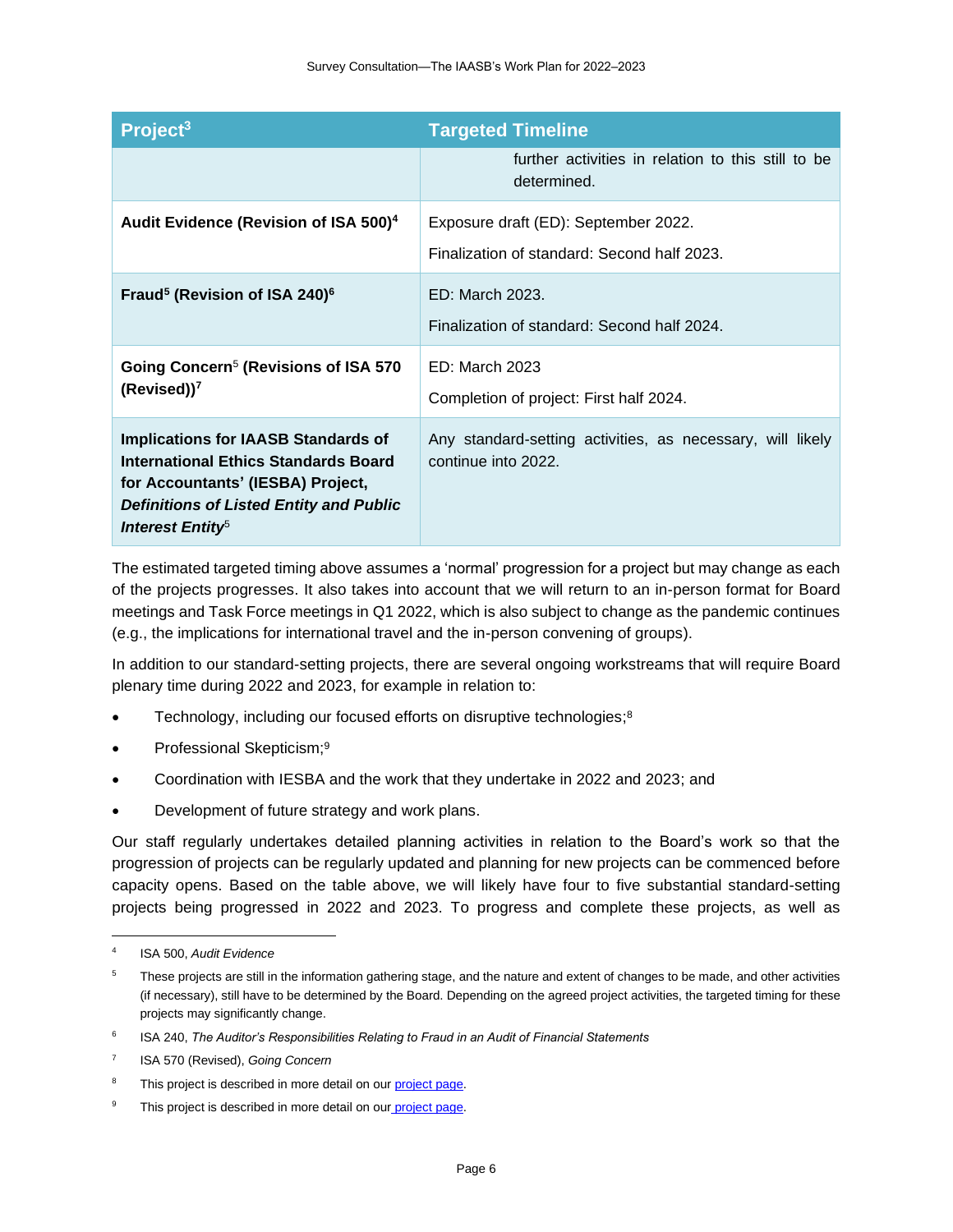accounting for Board plenary time, and Staff resources,<sup>10</sup> it is estimated that most of these substantial projects will continue well into 2022 and 2023. Accordingly, it is unlikely that any significant new standardsetting projects or initiatives can commence until later in 2023 without modifying the current Work Plan and planned timelines.

# **Question 4**

Do you agree with our view that the Board's standard-setting projects currently underway (i.e., Audits of Less Complex Entities, Audit Evidence, Fraud, Going Concern and Implications for IAASB Standards of IESBA's project on the Definitions of Listed Entity and Public Interest Entity) at the commencement of 2022 should remain public interest priorities and therefore be completed?

- Yes / No The SMPAG supports the current standard-setting projects underway. As previously indicated, we believe the Audits of Less Complex Entities project should be a priority for the Board and welcome the significant progress that has been made and the forthcoming consultation on the draft standard.
- If no, which projects should not be continued and why not?

## **Determining New Projects for the Work Plan for 2022–2023**

As explained, and excluding an urgent need for action that would require us to change our focus, it is likely that one, or possibly two, new topics could be pursued later in 2023. This section explains how we will select the next topic(s).

#### *Framework for Activities*

We established a [Framework for Activities](https://www.iaasb.org/publications/framework-activities) (the Framework) as part of our Strategy. The Framework is aimed at articulating how we organize our efforts to deliver on our committed actions. Since the issuance of the Strategy, we further developed the Framework and recently published it.

The "Information Gathering and Research Activities" component of the Framework helps us identify those topics that need to be prioritized. This component categorizes all possible topics that we identified as relating to our standards into three 'categories'—Category A, Category B and Category C (further described in the diagram below). We use this approach as a type of 'filtering' process to help us to focus our activities on selecting topics and scoping projects, or other actions, that effectively address the issues and challenges that have been identified.

We identify and collect all feasible topics or issues for future consideration in 'Category A,' which helps us to identify those areas that may require our focus (e.g., from inspection findings, consultations, postimplementation review, outreach, etc.). Topics or issues are included in 'Category A' when they relate to our International Standards and there is a public interest need or benefit in pursuing the topic because, for example:

There are new practices or behaviors related to practitioners using our standards.

<sup>&</sup>lt;sup>10</sup> We currently have eight full-time technical staff, directly working on the standard-setting projects (excluding the Technical Director), with one open position, as well as a Staff Fellow (until September 2021). Consultants (currently two) are used as the need arises. If staff resources evolve as the Monitoring Group recommendations are adopted, changes will be made to the Board's agenda as Board plenary time allows.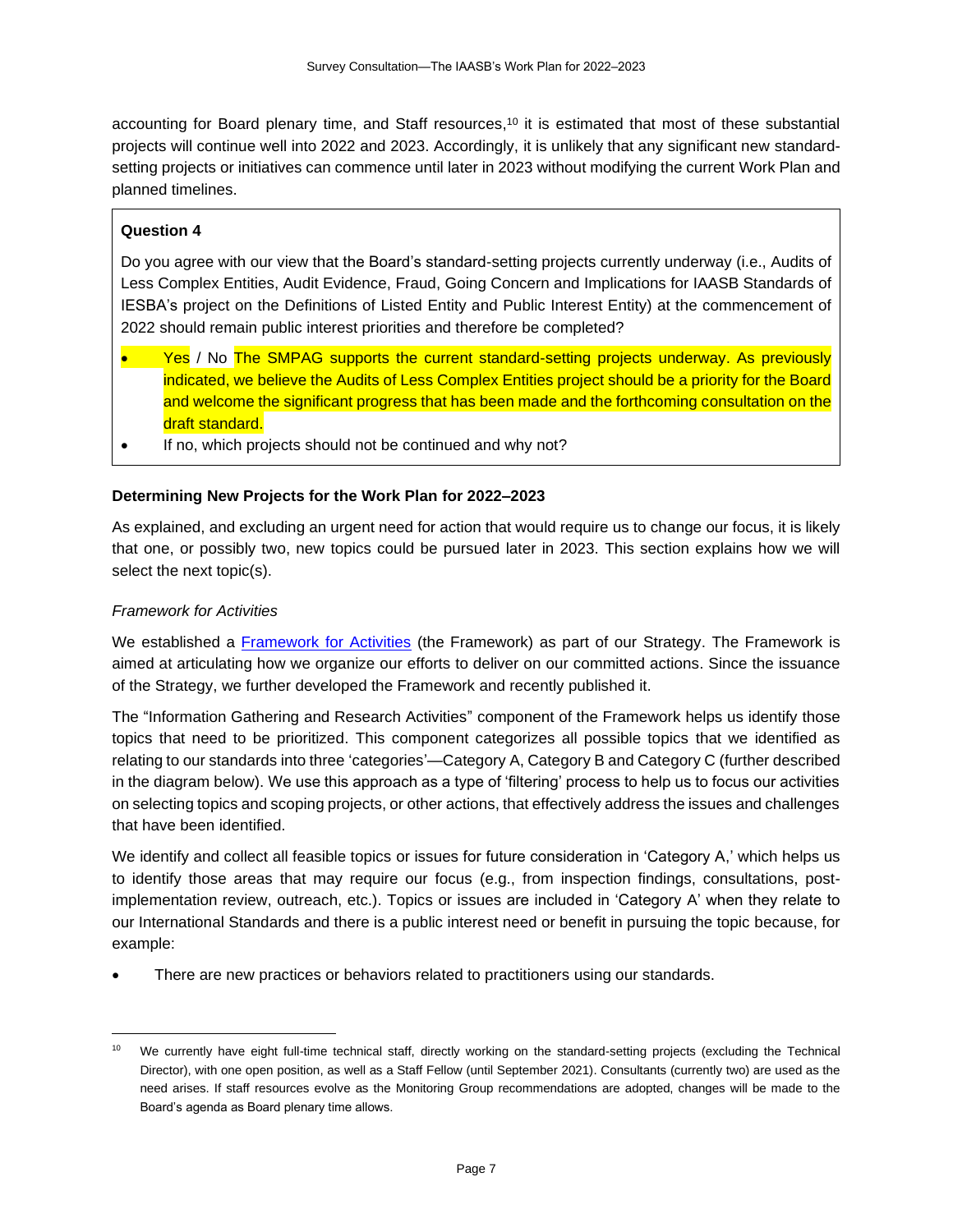- Inconsistencies in the standards have arisen (such as when new or revised standards are developed).
- The standards have become less relevant (e.g., when there have been environmental changes or technology has advanced).

We identify these new possible topics through various ways, including through our work plan consultations.

The following criteria (as set out in the Framework) are considered to move a topic from 'Category A' to 'Category B':

- Action on the topic is in the public interest;
- Alignment with the Board's remit for standard-setting or other focused activities;
- The prevalence of the issue globally;
- Board action is necessary to maintain or enhance quality of engagements; and
- There is an urgency for the issue to be addressed.

It is important that we also consider the feasibility of undertaking the work in terms of Board plenary time and volunteer capacity, and Staff resources (or others) to undertake the work.

Based on the outcome of the research and information gathering work undertaken, we will determine whether a topic in Category B moves to Category C, with further work undertaken to determine the scope of a possible project or other action as needed.

The diagram below illustrates the movement between categories and provides context as to the nature of activities within each category. It is not intended to be a linear process, or with a particular timing within a specific category as that will depend on the nature and urgency of the topic that has been identified, and how much work is needed to proceed through each category.

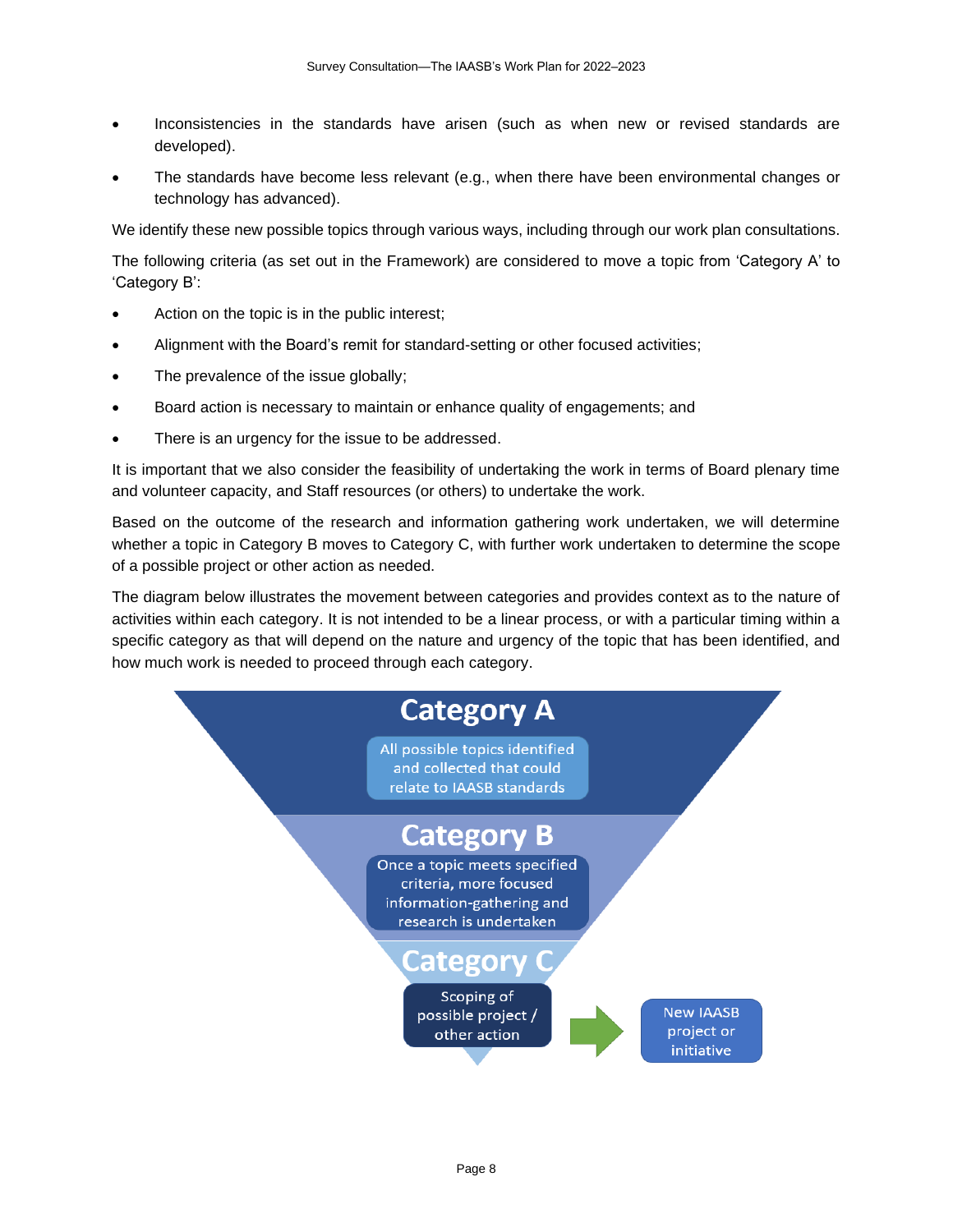# *Determining Possible New Topics for the Work Plan for 2022–2023*

On the basis that work will commence on one or two new topics at a minimum in 2023, we would like stakeholder views about what topic(s) we should consider for future standard-setting or other IAASB activities.

To facilitate an understanding of the likely next possible topic(s), we have applied the criteria to move from 'Category A' to 'Category B' to the topics and issues already identified in 'Category A.' Based on our review of the topics included in Category A and an initial assessment of the criteria, we have identified eight leading candidate topics to move to Category B. The eight topics that we believe could be our next possible topic(s) are described in the table below. As we are at a very early stage, it would be difficult to describe the exact actions in relation to each topic, but we believe that our attention is warranted to possibly undertake more focused information gathering and research activities to determine if a project or other action is needed, and what that would be.

We also note that the list is preliminary and would welcome stakeholder input on whether we should consider other topics as leading priorities. In identifying other topics, we encourage respondents to explain why those topics should be considered.

| <b>Topic</b>                                                                                                                           | <b>Description</b>                                                                                                                                                                                                                                                                                                                                                                                                                                                                                                                                                                                       |  |
|----------------------------------------------------------------------------------------------------------------------------------------|----------------------------------------------------------------------------------------------------------------------------------------------------------------------------------------------------------------------------------------------------------------------------------------------------------------------------------------------------------------------------------------------------------------------------------------------------------------------------------------------------------------------------------------------------------------------------------------------------------|--|
| Possible Standard-Setting Relating to Audits/Reviews - Substantial Revision or Narrow Scope<br><b>Project (i.e., Targeted Changes)</b> |                                                                                                                                                                                                                                                                                                                                                                                                                                                                                                                                                                                                          |  |
| <b>Responding to Assessed Risks</b>                                                                                                    | Revising and modernizing ISA 330, The Auditor's Responses to<br>Assessed Risks to enhance the coherence of the suite of ISAs<br>and make the standard more relevant for today's environment<br>and current practice. A project to revise ISA 330 would likely<br>require a substantial revision of the standard.                                                                                                                                                                                                                                                                                         |  |
| <b>Analytical Procedures</b>                                                                                                           | Revising ISA 520, Analytical Procedures to enhance the<br>relevance of the standard for today's environment (e.g., taking<br>into account the impact of technology on how analytical<br>procedures are planned and performed), to address regulatory<br>concerns, enhance the coherence of the suite of ISAs and<br>address other challenges identified with the standard. Activities<br>to scope a project on ISA 520 would determine whether it would<br>be a substantial revision of the standard or more limited in scope,<br>or whether the development of non-authoritative guidance is<br>needed. |  |
| <b>Audit Sampling</b>                                                                                                                  | Revising ISA 530, Audit Sampling to enhance the relevance of<br>the standard for today's environment (e.g., for consistency in<br>practice), respond to regulatory concerns and address other<br>challenges identified with the standard. Activities to scope a<br>project on ISA 530 would determine whether it would be a<br>substantial revision of the standard or more limited in scope, or                                                                                                                                                                                                         |  |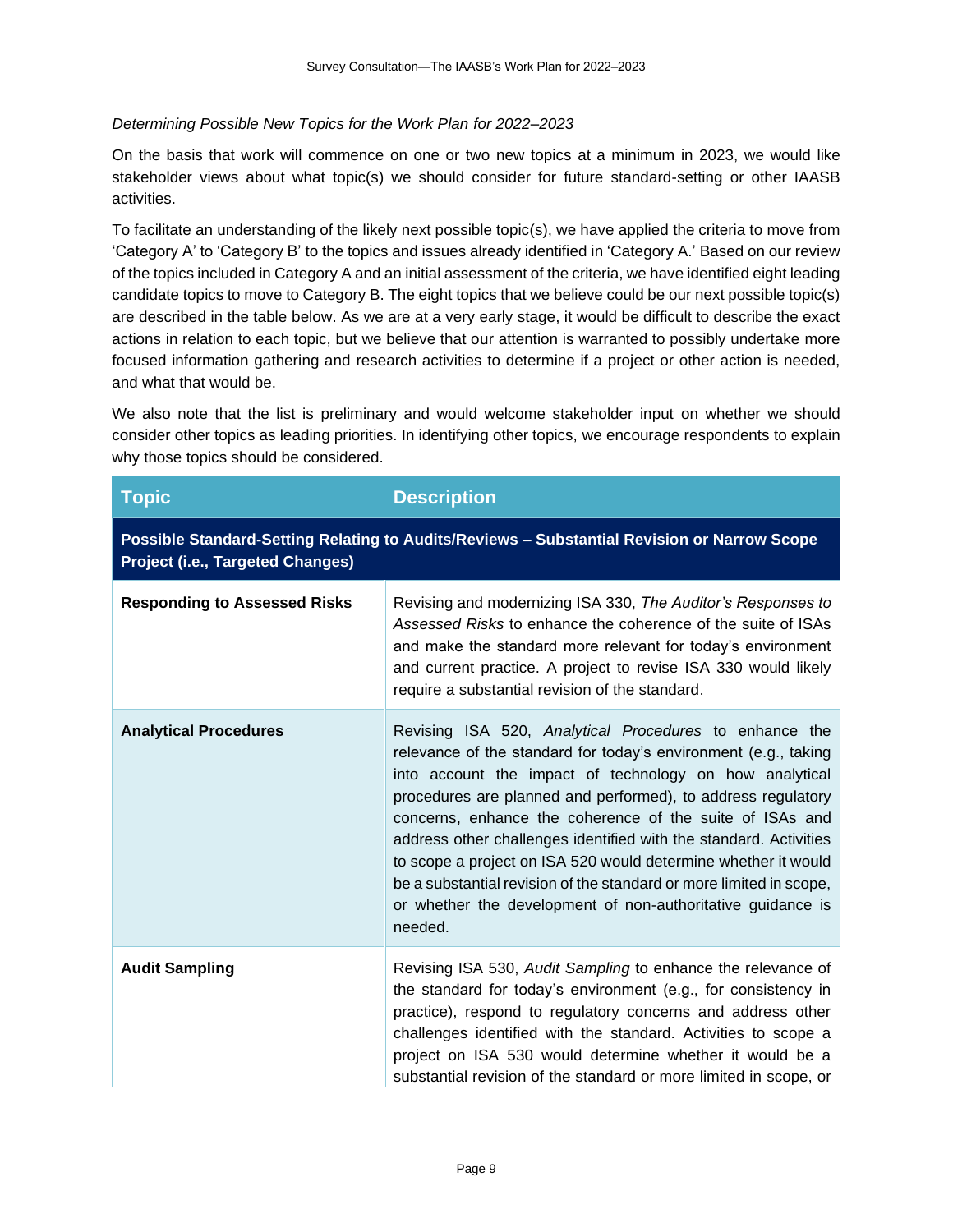|                                                           | whether the development of non-authoritative guidance is<br>needed.                                                                                                                                                                                                                                                                                                                                                                                                                                                                                                              |
|-----------------------------------------------------------|----------------------------------------------------------------------------------------------------------------------------------------------------------------------------------------------------------------------------------------------------------------------------------------------------------------------------------------------------------------------------------------------------------------------------------------------------------------------------------------------------------------------------------------------------------------------------------|
| Using the Work of an Auditor's<br><b>Expert</b>           | Revising ISA 620, Using the Work of an Auditor's Expert to<br>enhance the relevance of the standard for today's environment<br>(e.g., new practice and behaviors regarding using experts),<br>respond to regulatory input and address other matters of clarity<br>needed. Activities to scope a project on ISA 620 would<br>determine whether it would be a substantial revision of the<br>standard or more limited in scope.                                                                                                                                                    |
| <b>Review of Interim Financial</b><br><b>Information</b>  | Revising International Standard on Review Engagements<br>(ISRE) 2410, Review of Interim Financial Information Performed<br>by the Independent Auditor of the Entity for the Clarity format for<br>coherence with other IAASB standards, enhance clarity and<br>address other challenges identified related to the standard. A<br>project to revise ISRE 2410 would likely require a substantial<br>revision of the standard.                                                                                                                                                     |
| <b>Joint Audits</b>                                       | As joint audits are becoming more prevalent globally there is an<br>increasing need for guidance about how joint audit engagements<br>should be undertaken; clarifying practice in this area will<br>contribute to consistency in auditor procedures. Initially, we<br>could explore whether it is feasible to develop a pronouncement<br>or non-authoritative materials that would have global relevance<br>due to the differing nature of such engagements in those<br>jurisdictions where joint audits are mandated or permitted, to<br>determine an appropriate way forward. |
| <b>Other Assurance</b>                                    |                                                                                                                                                                                                                                                                                                                                                                                                                                                                                                                                                                                  |
| <b>Assurance for XBRL</b>                                 | The increasing use of eXtensible Business Reporting Language<br>(XBRL) in digital financial reporting, for example by the<br>European Union and the Securities and Exchange Commission<br>in the United States, will likely drive the need for assurance in<br>this area in the near future. We could explore the development<br>of an assurance standard for assurance engagements on<br>financial information reported in a digital format that would meet<br>global needs.                                                                                                    |
| <b>Assurance for Climate Change</b><br><b>Disclosures</b> | Climate change disclosures continue to evolve globally, as does<br>the need for assurance. We could explore the development of<br>an assurance standard or non-authoritative guidance for<br>assurance engagements on climate change disclosures that<br>would meet global needs.                                                                                                                                                                                                                                                                                                |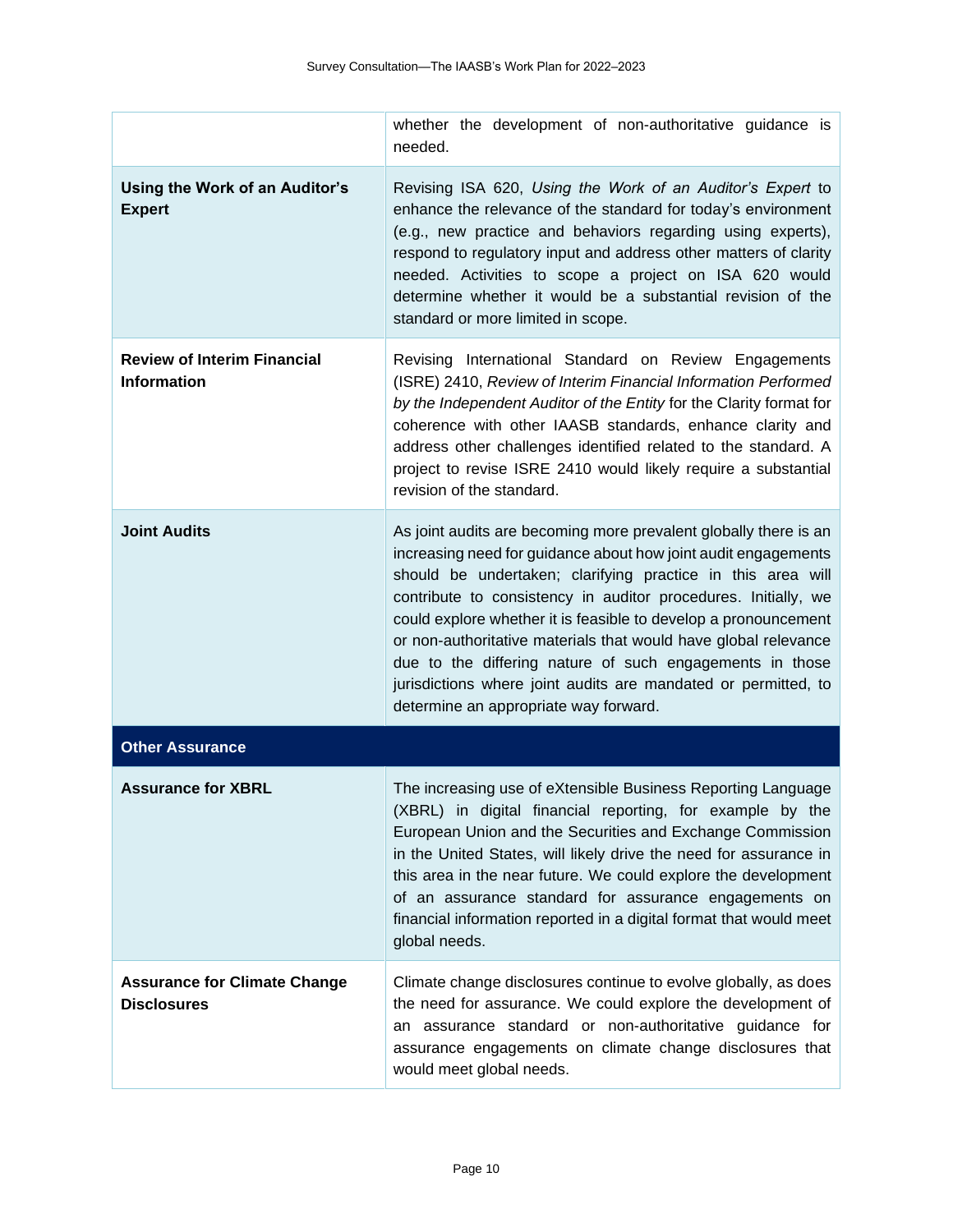There are two broad areas that have not been included in the list of eight topics within the table above:

- *Technology* ─ Technology as a subject is pervasive across our standards. We will consider any impacts of technology and relevant changes needed in individual projects. We also have our ongoing workstream related to technology (including our focused efforts on disruptive technologies) (see the 'Context for the Work Plan for 2022-2023' section).
- *Assurance on non-financial information* ─ In addition to the "Assurance for Climate Change Disclosures" as included in the table above, we are aware of current global developments to establish a coherent set of sustainability reporting standards. We will continue to closely monitor developments within the broader area of non-financial information reporting, and will take action as appropriate, if and when needed. We are prepared to act to enhance our standards, frameworks and guidance to support progress in this area at the right time. More detail about our recent work relating to this area, including our recently approved Non-Authoritative Guidance on Extended External Reporting (EER) Assurance Engagements, can be found on our [EER webpage.](https://www.iaasb.org/focus-areas/extended-external-reporting)

#### Narrow Scope Amendments

In addition to the topics in the table above, we would like to hear whether there are specific topics or "pain points" that the IAASB could address through narrow scope amendments. Our Framework allows for narrow scope maintenance of our standards achieved through a limited number of targeted changes, to either a single standard or across multiple standards (i.e., a "narrow scope maintenance project"). These types of projects are undertaken, for example, when there is an urgent need to address an issue or when a standardsetting response is indicated (rather than non-authoritative material) but does not require a full scope revision on one or more standards. Before commencing work on such a project, we would still consider our overall priorities and capacity to undertake the work.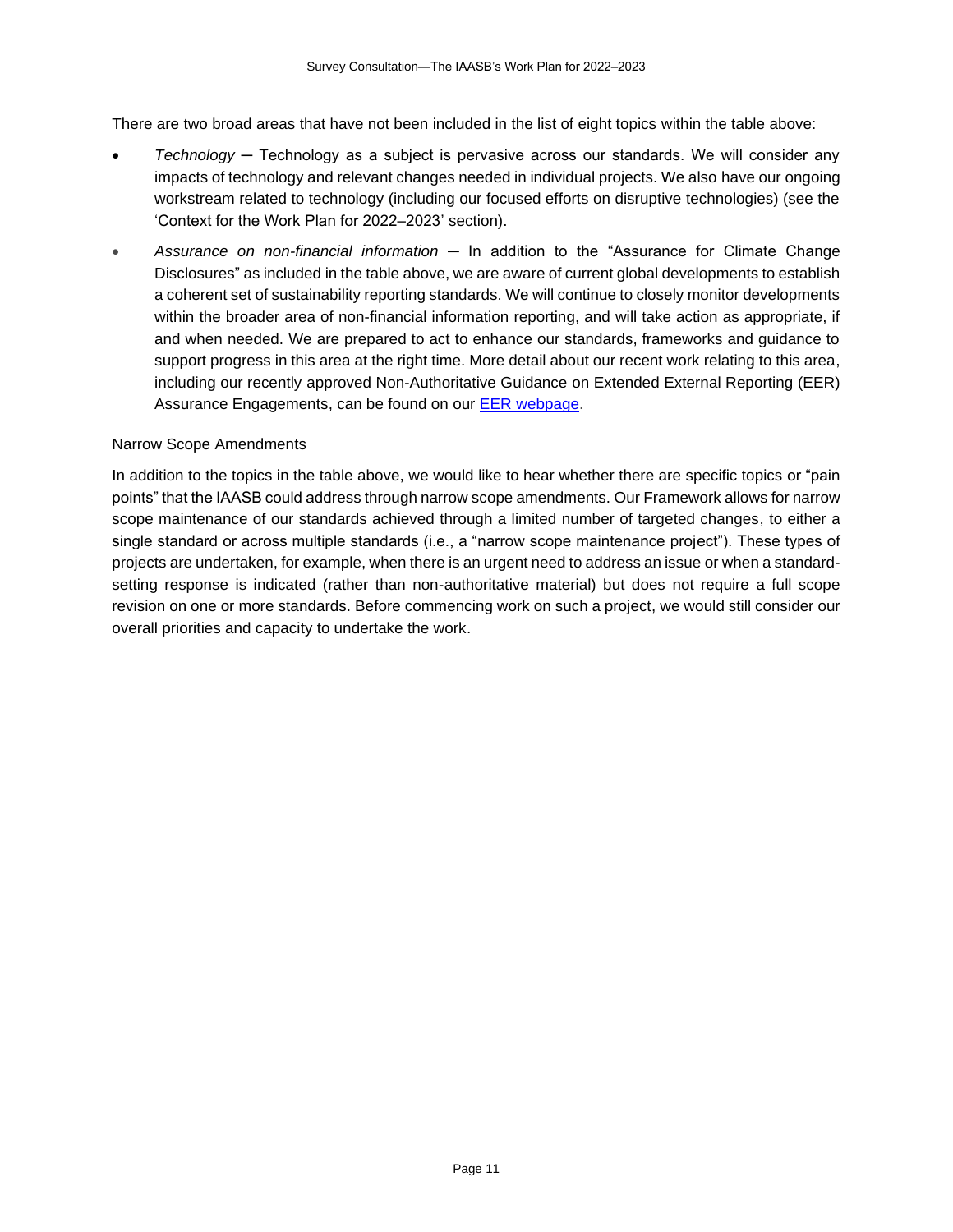### Question 5

Please rank the relative importance of the eight topics in the table above to yourself or your organization (with 1 being the highest priority).

- 1. List with 8 topics you can only select a topic once by assigning a number (from 1 to 8) to each topic.
	- 1. Responding to assessed risks
	- 2. Analytical procedures
	- 3. Audit sampling
	- 4. Assurance for climate change disclosures
	- 5. Using the work of an auditors' expert
	- 6. Joint audits
	- 7. Assurance for XBRL
	- 8. Review of interim financial information

Please provide your rationale and views on the needs and interests that would be served by undertaking such work, why certain topics are relatively more important to you or your organization and any other relevant information to the IAASB)?

The Small and Medium Practice Advisory Group (SMPAG) believes that responding to assessed risks, analytical procedures, and audit sampling are the top three topics that SMPs continue to have challenges within practice and should therefore be a priority of the Board over the next few years, although a full scope revision of each applicable standard may not be required in all cases as we explain below.

We believe that ISA 330 could also be revised and modernized. Such revisions would prioritize scalability and would consider practice issues that have arisen when applying the current standard for smaller entities.

Given recent advances in technology and artificial intelligence, analytical procedures are also an area where SMPs would welcome clarification. The SMPAG believes that a project to look at how technology has impacted ISA 520 as well as how application of this standard has changed over the years would be worthwhile.

The SMPAG believes that audit sampling is an area where smaller firms may apply different methods in determining the appropriate sample size and performing proper audit procedures which may differ from those of larger firms. While many larger firms have sampling tools built into their audit methodology, smaller firms rely heavily on third-party (service providers) developed tools to assist them in this area. Also, technology has changed how sampling is done as in some cases auditors are now able to apply analytics and other procedures to an entire population of data rather than just a sample. The link between risk assessment and sampling is critical to understand in applying ISA 530 in practice.

Notwithstanding the above comments, the IAASB has focused heavily on auditing standards recently and we support the consideration that limited rather than full scope revisions would effectively address some of the ISA-related topics listed. Amongst IFAC member organizations, concerns are often raised about the volume and number of changes made to the ISAs, particularly as translations are needed in many parts of the world.

We are aware that those responsible for developing and updating firm or network methodologies face similar challenges. Recognizing the Board's need to balance the pressure to react to changes in the marketplace with both its remit as a global standard setter and the need to be sensitive to the impact of the changes on PAOs, translating bodies, practitioners, and other stakeholders, the Board could explore how it can enhance its work through undertaking a more comprehensive impact analysis of any proposed changes (e.g. covering costs related to translation, staff training, methodology changes, etc.) for all auditors.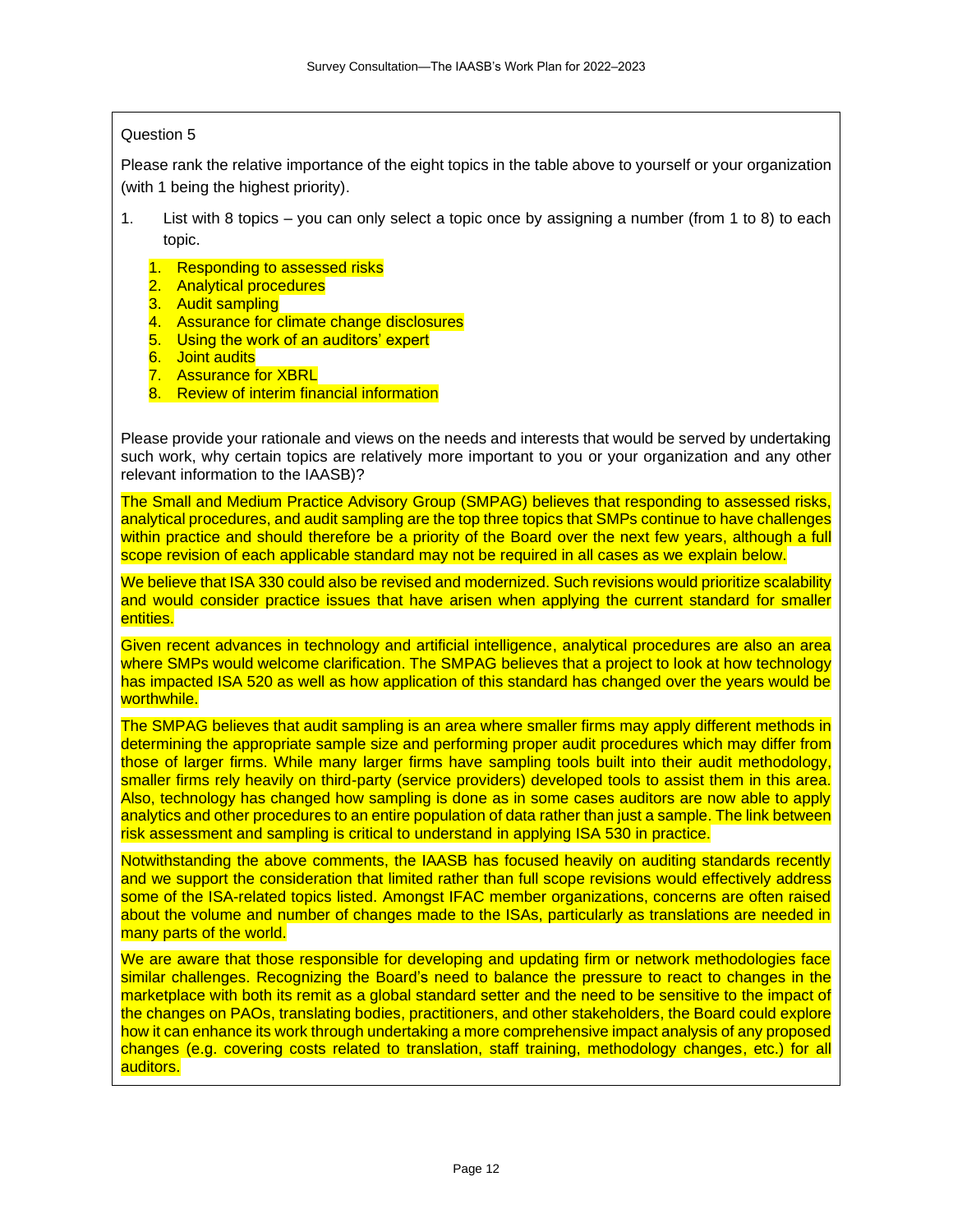Such a thorough cost/benefit exercise may help guide the determination on whether, and the extent of, any future revisions may be necessary. In this context, it is important that the Board remain mindful that cost increases must be perceived as adding quality, thus enhancing the value of an audit perceived by society including respective stakeholder groups.

In addition, we believe it is essential the IAASB focus not only on the ISAs, but also assurance for climate change disclosures, which is gaining momentum globally. As the prominence of 'Assurance on nonfinancial information' grows, it is very important for the IAASB to closely monitor developments related to international sustainability reporting standards and consider the corresponding assurance implications. Given the rapid developments in this area, it is difficult to separate the two topics and it should be a priority for the IAASB to at least initiate a project to develop an assurance solution to the yet to be developed international sustainability reporting standards. A new (more tailored) initiative would underline the importance the accountancy profession places on the entire sustainability debate (i.e. set a signal).

IFAC (outside of the SMPAG) has been conducting research on global sustainability assurance practices (see *[The State of Play in Sustainability Assurance](https://www.ifac.org/knowledge-gateway/contributing-global-economy/discussion/state-play-sustainability-assurance?utm_source=Unknown+List&utm_campaign=5d7bd16686-EMAIL_CAMPAIGN_2021_06_22_09_34&utm_medium=email&utm_term=0_-5d7bd16686-)*). As this work, and related engagement, continues over the course of 2021, IFAC looks forward to engaging with the IAASB on sustainability-related assurance issues.

We recognize that significant efforts are underway related to an International Sustainability Standards Board to sit alongside the International Accounting Standards Board under the IFRS Foundation. As part of IFAC'[s Comment Letter](https://www.ifac.org/knowledge-gateway/contributing-global-economy/publications/ifac-comment-letter-ifrs-foundation-sustainability-reporting-consultation) to the IFRS Foundation Sustainability Reporting Consultation, it noted that the demand for sustainability reporting standards is not singularly focused on climate (or environmental) factors and to effectively rationalize the existing fragmented ecosystem for sustainability reporting, the IFRS Foundation must position the SSB with a comprehensive mandate to address sustainability topics. IFAC's view is that the new SSB should focus on sustainability/ ESG factors, rather than a narrow climate focus, but with a view to practical expediency and given the importance of climate change to society as a whole, it would support a "climate first" (not only) approach.

This area is still very new and evolving for both SMPs and SMEs, which is why it is not currently prioritized in the top 3. Although sustainability assurance practices are not yet well established in the SMP space, the SMPAG believes that this is a critical project for the IAASB to undertake and that urgency is needed. We encourage continued promotion of the Non-Authoritative Guidance on Extended External Reporting (EER) Assurance Engagements and use of ISAE 3000 (Revised).

Using the work of an auditors' expert is another area of confusion, especially among smaller firms. Updates to this standard for changes in practice and biases due to technology and the current business environment would be helpful. If changes to the standard are not needed, then nonauthoritative guidance could be issued to provide illustrations of practical application and potential conflicts which may arise. We also believe that using the work of an auditor's expert is a key element of sustainability so perhaps those two projects could be linked.

The prioritization of joint audits is low because the relevance of this topic is directly influenced by the varied jurisdictional legislation and is not necessarily an SMP issue.

Reviews of interim financial information and assurance for XBRL are of most importance to public interest or listed entities, which are less likely to be clientele of SMPs and so is listed as the least critical item on the list. We acknowledge that ISRE 2410 is now dated and may require revision, particularly given the importance and heightened attention on interim financial information since the Covid-19 pandemic.

#### Question 6

Are there any other topics that are more important than the eight topics in the table above that should be prioritized ahead of these? If so, please explain what the topic is, what topic(s) should it be prioritized ahead of, and why (including your views on the needs and interests that would be served by undertaking such work)?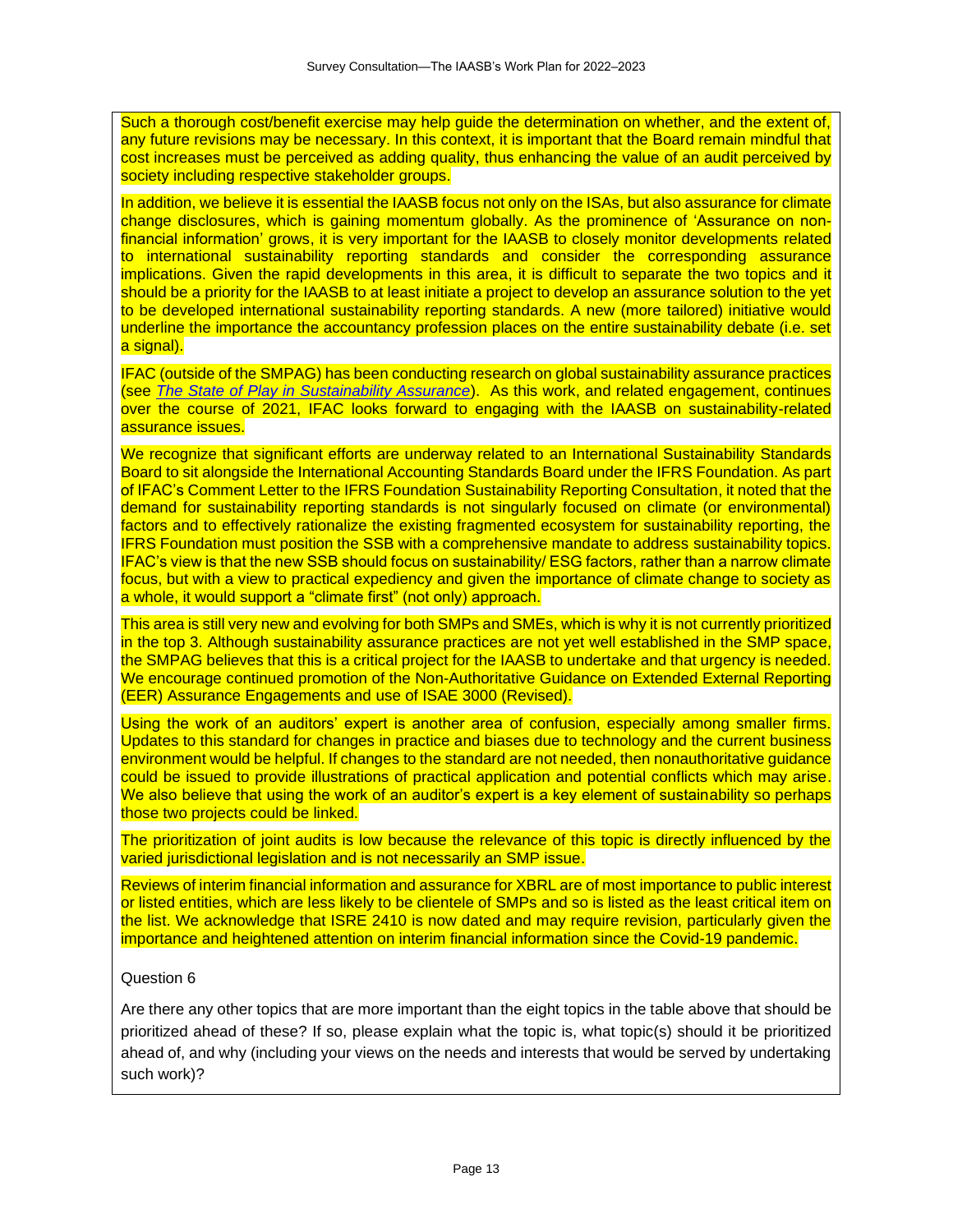No, the SMPAG does not consider other topics to be more important than the eight topics already listed. Given the already extensive work plan and commitments, we would recommend consideration be given to whether sufficient capacity and resources are available to react to rapidly evolving circumstances and changes in the environment.

#### Question 7

Are there any specific topics or issues related to a targeted requirement(s) or issue(s) that could be a candidate for the narrow scope maintenance of our standards (other than what you have already addressed)? If so, please explain what the topic or issue is, which standard it relates to, why this is limited in scope, and why this should be prioritized?

The SMPAG believes the Board could look to address some narrow scope improvements to ISA 260, specifically, paragraphs 14-17 and matters to be communicated to those charged with governance. This is an area of confusion for SMPs, mainly because many times management and those changed with governance are one and the same.

If not already considered in the audit evidence project a helpful clarification to ISA 230 would be what is required to be documented when certain audit procedures have not been done because they are ineffective or do not apply.

The SMPAG also believes the Board could perform a review of ISA 500 to reflect digitalization of data, if this is not already planned as part of another existing project.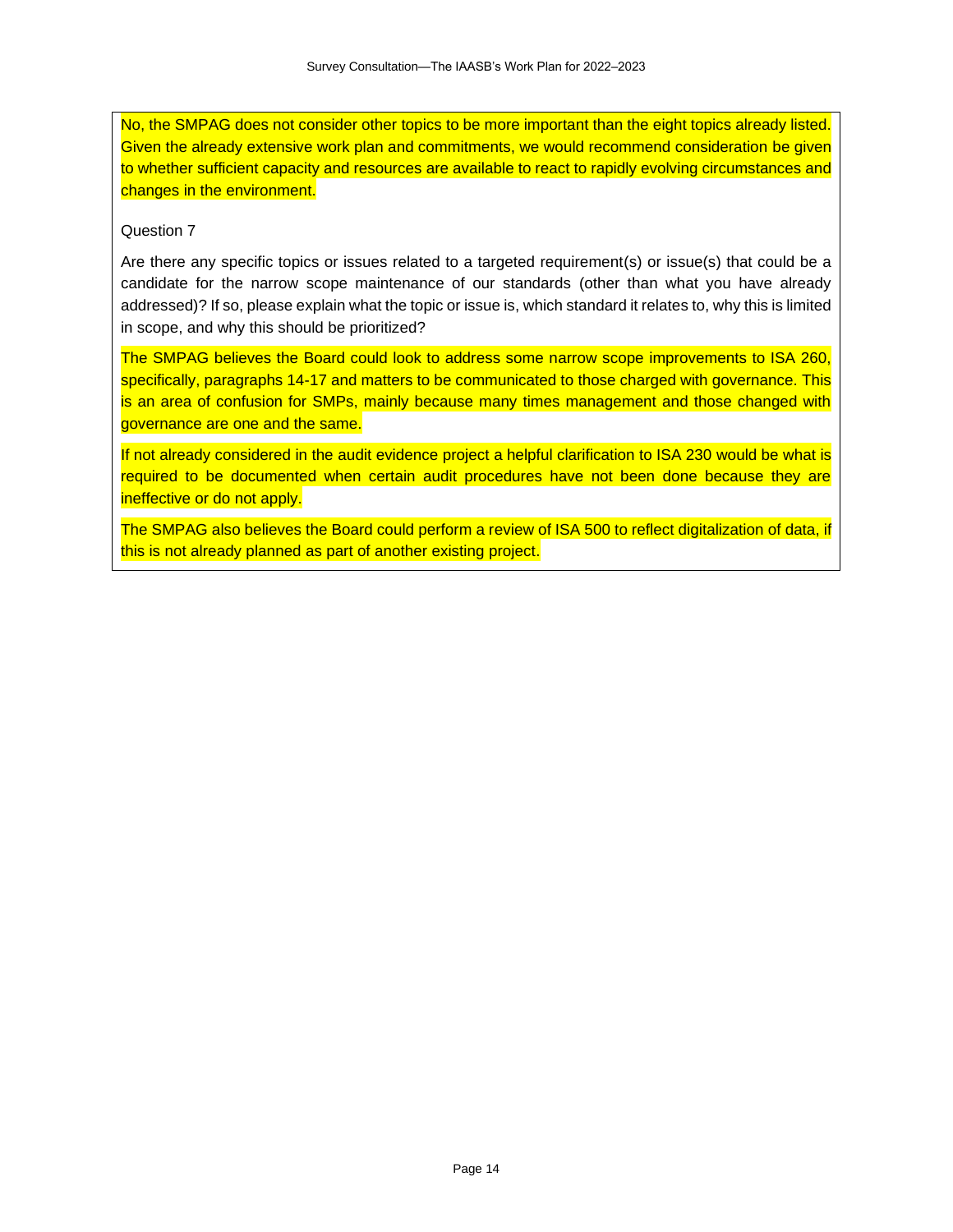The structures and processes that support the operations of the IAASB are facilitated by the International Federation of Accountants® or IFAC®.

The IAASB and IFAC do not accept responsibility for loss caused to any person who acts or refrains from acting in reliance on the material in this publication, whether such loss is caused by negligence or otherwise.

International Standards on Auditing, International Standards on Assurance Engagements, International Standards on Review Engagements, International Standards on Related Services, International Standards on Quality Control, International Auditing Practice Notes, Exposure Drafts, Consultation Papers, and other IAASB publications are published by, and copyright of, IFAC.

Copyright © May 2021 by IFAC. All rights reserved. Permission is granted to make copies of this work to achieve maximum exposure and feedback provided that each copy bears the following credit line: *"Copyright © May 2021 by the International Federation of Accountants*® *or IFAC*®*. All rights reserved. Used with permission of IFAC. Permission is granted to make copies of this work to achieve maximum exposure and feedback."*

The 'International Auditing and Assurance Standards Board', 'International Standards on Auditing', 'International Standards on Assurance Engagements', 'International Standards on Review Engagements', 'International Standards on Related Services', 'International Standards on Quality Management', 'International Standards on Quality Control', 'International Auditing Practice Notes', 'IAASB', 'ISA', 'ISAE', 'ISRE', 'ISRS', 'ISQM', 'ISQC', 'IAPN', and IAASB logo are trademarks of IFAC, or registered trademarks and service marks of IFAC in the US and other countries.

For copyright, trademark, and [permissions](http://www.ifac.org/about-ifac/translations-permissions) information, please go to permissions or contact [permissions@ifac.org.](mailto:permissions@ifac.org)